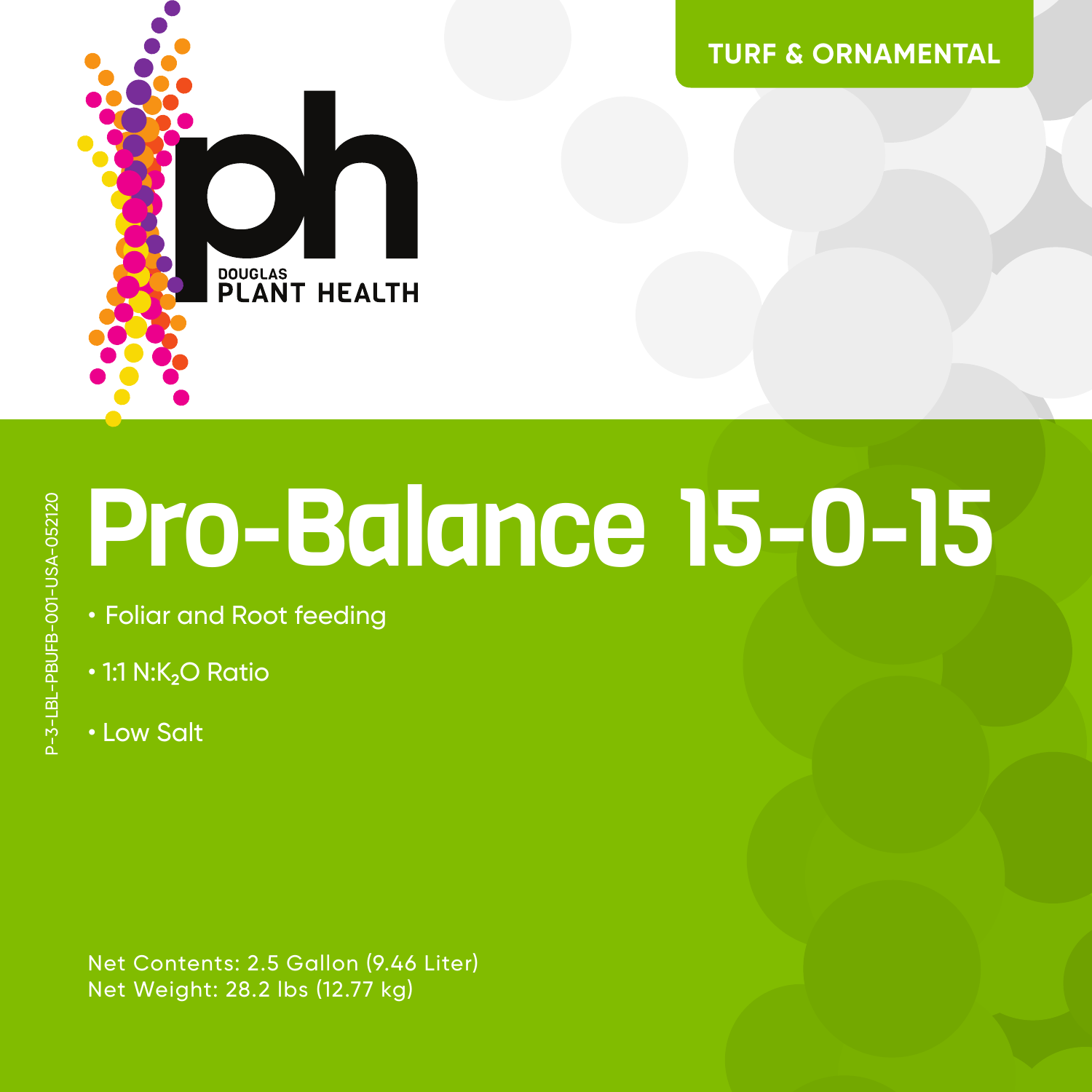# **Pro-Balance 15-0-15** FOO2873

### **Guaranteed Analysis:**

| Total Nitrogen $(N)$<br>15%                                                  |
|------------------------------------------------------------------------------|
| 10% Urea Nitrogen                                                            |
| 1% Ammoniacal Nitrogen                                                       |
| 4% Water Soluble Nitrogen*                                                   |
| Soluble Potash $(K_2O)$<br>15%                                               |
| Copper (Cu) 0.05%                                                            |
| 0.05% Chelated Copper (Cu)                                                   |
| $\mathsf{Iron}(\mathsf{Fe})$ .<br>. 0.5%                                     |
| 0.5% Chelated Iron (Fe)                                                      |
| $M$ anganese (Mn) $\ldots \ldots \ldots \ldots$<br>0.05%                     |
| 0.05 Chelated Manganese (Mn)                                                 |
| $\mathsf{Zinc}\left(\mathsf{Zn}\right)$<br>0.05%<br><b>Contract Contract</b> |
| 0.05% Chelated Zinc (Zn)                                                     |
| Derived From: Urea, Methylene Urea, Potassium                                |
| Carbonate, Copper EDTA, Iron EDTA, Manganese EDTA,                           |
| Zinc EDTA.                                                                   |
| *4% Slowly Available Nitrogen from Methylene Urea                            |
| <b>Product Specifications:</b>                                               |
| Weight per gallon (Liter) 11.28 lbs. (1.35 kg)                               |
| . 13<br>pH                                                                   |
| 1 gallon contains 1.66 lbs. Nitrogen/Potassium                               |

# **Product Description:**

15-0-15 Pro-Balance is produced from high quality technical grade raw materials. 15-0-15 is for both turf and horticultural applications, and is a reliable source of both N & K. 15-0-15 contains soluble, readily available potassium for immediate plant uptake to maintain sufficient potassium levels.

## **Application Recommendations:**

The following recommendations are made for warm season, transitional and cool season grasses such as: Bermuda, Bent, Kentucky Blue, Centipede, Perennial Rye,

Condition of Sale and Warranty: Douglas Plant Health, Inc. warrants that the product conforms to its chemical description and is reasonably fit for the purpose stated on the label only when used in accordance with label directions under normal conditions of use. Handling, storage and use of the product by Buyer or User are beyond the control of Douglas Plant Health and Seller. Risks such as crop injury or other unintended consequences resulting from, but not limited to, weather or soil conditions, presence of other materials, disease, pests, drift to other crops or property, or failure to follow label directions will be assumed by Buyer or User. IN NO CASE WILL DOUGLAS PLANT HEALTH, INC OR SELLER BE HELD LIABLE FOR CONSEQUENTIAL, SPECIAL, OR INDIRECT DAMAGES RESULTING FROM THE HANDLING, STORAGE OR USE OF THIS PRODUCT

St. Augustine, Bahia and Zoysiagrass. 15-0-15 Pro-Balance is compatible with most other turf insecticides, fungicides and herbicides. 15-0-15 can be used in place of granular and soluble materials, providing a steady, even supply of nutrients. Apply at a rate of no less than 1 - 2 gallon of tank mix per 1,000 sq. ft.

#### **Precautionary Statements:**

P261 Avoid breathing mist/vapours/spray P264 Wash hands/face/exposed skin thoroughly after handling P271 Use only outdoors or in a well-ventilated area

| <b>FIRST AID</b>                                                                                                                                                                                                                             |                                                                                                                                                                                     |  |
|----------------------------------------------------------------------------------------------------------------------------------------------------------------------------------------------------------------------------------------------|-------------------------------------------------------------------------------------------------------------------------------------------------------------------------------------|--|
| IF SWALLOWED:                                                                                                                                                                                                                                | Call a poison center or doctor. Rinse mouth.                                                                                                                                        |  |
| IF IN EYES:                                                                                                                                                                                                                                  | Rinse cautiously with water for several minutes, Remove<br>contact lenses, if present and easy to do. Continue rinsing.<br>If eye irritation persists: Get medical advice/attention |  |
| IF ON SKIN:                                                                                                                                                                                                                                  | Wash with plenty of water. If skin irritation or rash occurs:<br>Get medical advice/attention                                                                                       |  |
| IF INHALED:                                                                                                                                                                                                                                  | Remove person to fresh air and keep comfortable for<br>breathing. Call a poison center/doctor if you feel unwell.                                                                   |  |
| You may also contact 1-352-323-3500 day or night for emergency treatment information. If<br>medical advice is needed, have product container or label at hand (P101), Keep out of reach of<br>children (P102), Read label before use (P103). |                                                                                                                                                                                     |  |
| STORAGE: Store locked up in a well-ventilated place. Keep container tightly closed. May be                                                                                                                                                   |                                                                                                                                                                                     |  |

stored in unheated area, but keep from freezing. Store in areas inaccessible to children and pets. DISPOSAL: Dispose of contents/container in accordance with local/regional/national/ international regulations. Do not reuse container.

The following precautionary statements and pictograms are based on the Globally Harmonized System of classification and labeling of chemicals (GHS) and are mandated by the Occupational Safety and Health Administration (OSHA).

#### **Warning**

H316 Causes Mild Skin Irritation (or Dermatitis in Some Individuals Upon Prolonged Contact) H320 Causes Eye Irritation (Burning) H335 May Cause Respiratory Irritation

**Douglas Plant Health** 1550 E. Old 210 Highway Liberty, MO 64068 (800) 648-7626 www.DouglasPlantHealth.com



Information regarding the contents and levels of metals in this product is available on the internet at http://www.aapfco.org/metals.html